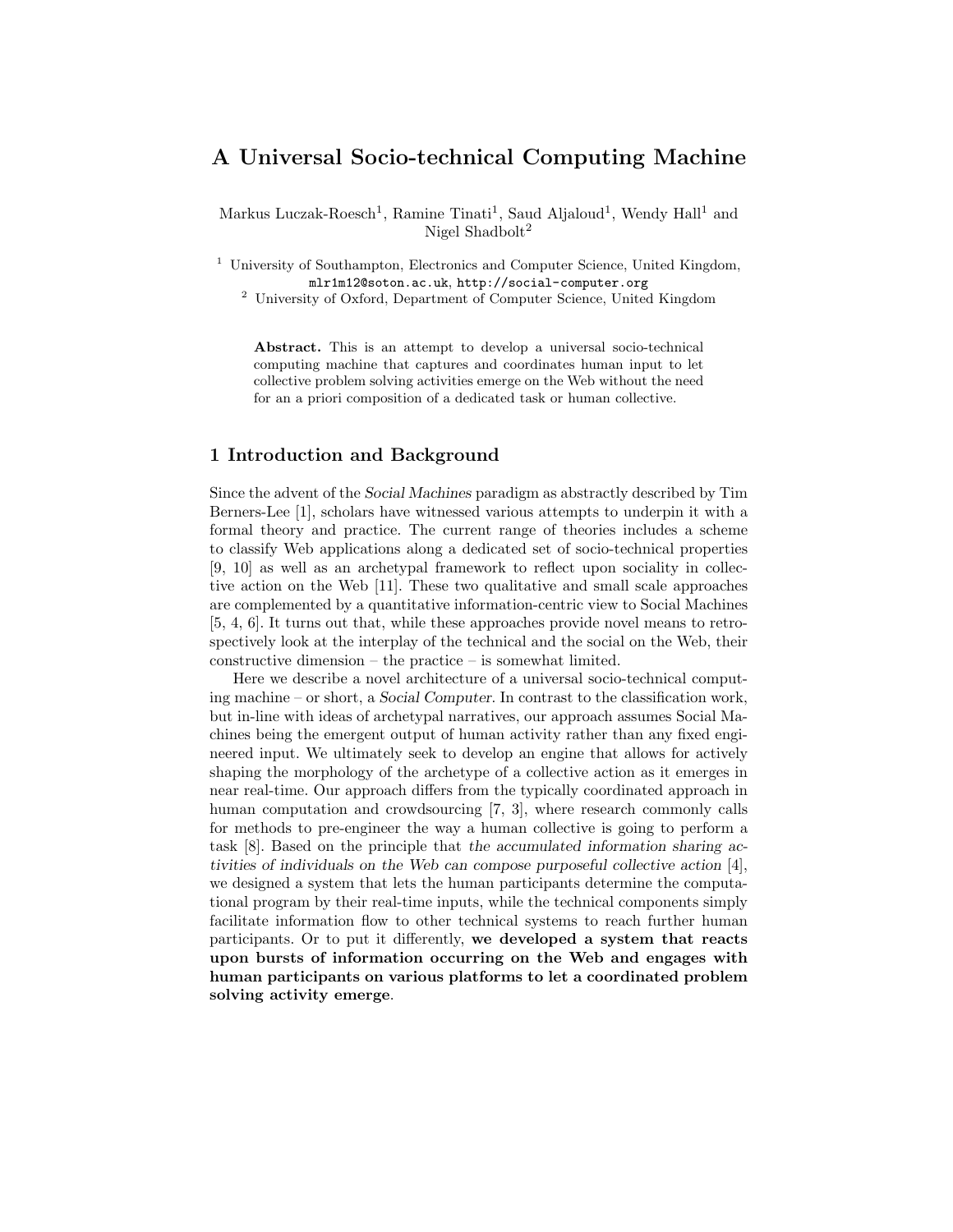2 Markus Luczak-Roesch et al.

#### 2 System Architecture

For the principled design of our system we rely on the representational state transfer (REST) principles of the Web architecture [2] and take a data-centric approach. That means that the central interface between system components is a data repository that is read from and written to by the individual components via RESTful request. The data in the repository is semi-structured so that the system allows for flexible expansion. Figure 1 depicts how the individual components of the system interact.



Fig. 1: Principled architecture of our universal socio-technical computing machine.

The source of data to be observed is any system on the World Wide Web. In order to decrease the necessary effort to implement individual data harvesters per system that can be accessed it is recommended to instantiate or link with a real-time Web Observatory [12], which is a decentralised approach to enable access to historic and real-time data from and about systems on the Web. The observer component subscribes to a unified activity feed on a Web Observatory and implements a) an information extraction mechanism to look for patterns in the content elements of the feed that are regarded relevant; and b) a threshold heuristic to indicate a relevant burst of activity around a particular pattern. When the heuristic indicates a burst, a project to manage crowdsourcing tasks on all incoming content containing the respective pattern is kicked off. The task creator manages that, from now on, any content element with that pattern is persisted in a crowdsourcing platform, which maintains a specific part of the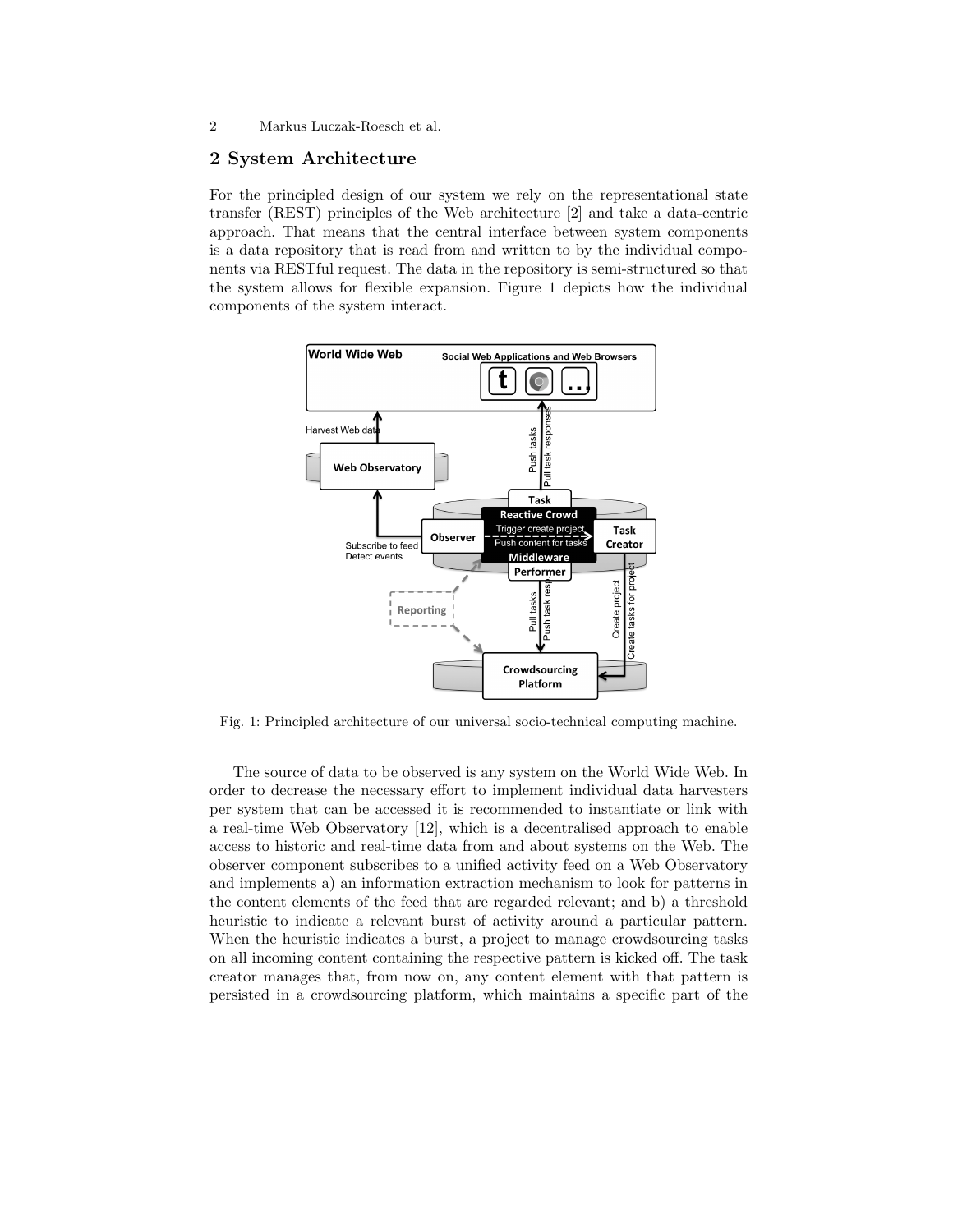overall data repository focused on crowdsourcing analytics for making decisions about the completion of particular tasks and projects. The task performer component revisits the projects and tasks maintained in the data repository regularly and pushes them back to the Web to call for contributions from the crowd. This component also pulls responses to those published tasks back from the Web and persists them as task runs in the crowdsourcing database. This setup allows contributions to the crowdsourcing tasks in various ways: 1) participants of systems to which tasks are pushed (e.g. Twitter or facebook, see Figure 3) can simply reply to the shared content that contains the tasks (these are registered or unregistered participants, depending on the remote system's policies); 2) participants can subscribe to the RESTful interface of the task performer and pick up pushed tasks and post task runs; 3) participants can log into the crowdsourcing platform that is part of this architecture and contribute to the tasks through the system's Web interface. Our system is ultimately designed to allow for orchestrating arbitrary task workflows solely by the input from human users. In its current development state fixed workflow templates for translate, question answering and annotation tasks are provided.



Fig. 3: Two ways to contribute human input to our Social Computer: Twitter and facebook.

## 3 Summary and Outlook

In this paper we presented a system design of a middleware to enable the autonomous creation and management of crowdsourcing tasks workflows. The approach automatically spins up crowdsourcing tasks for topics that feature temporally high activity on the Web in near real-time. We called this autonomous reactive crowdsourcing approach a universal socio-technical computing machine (or a Social Computer) because in its ultimate vision it shall allow for the composition of arbitrary workflows solely by the input of human participants through a set of primitive built-in tasks, which would form the basic instruction set of the Social Computer to form complex algorithms. This requires future work on the definition of this fundamental and generic instruction set and to implement it in a way that it can be used by the crowd in their responses to pushed out tasks